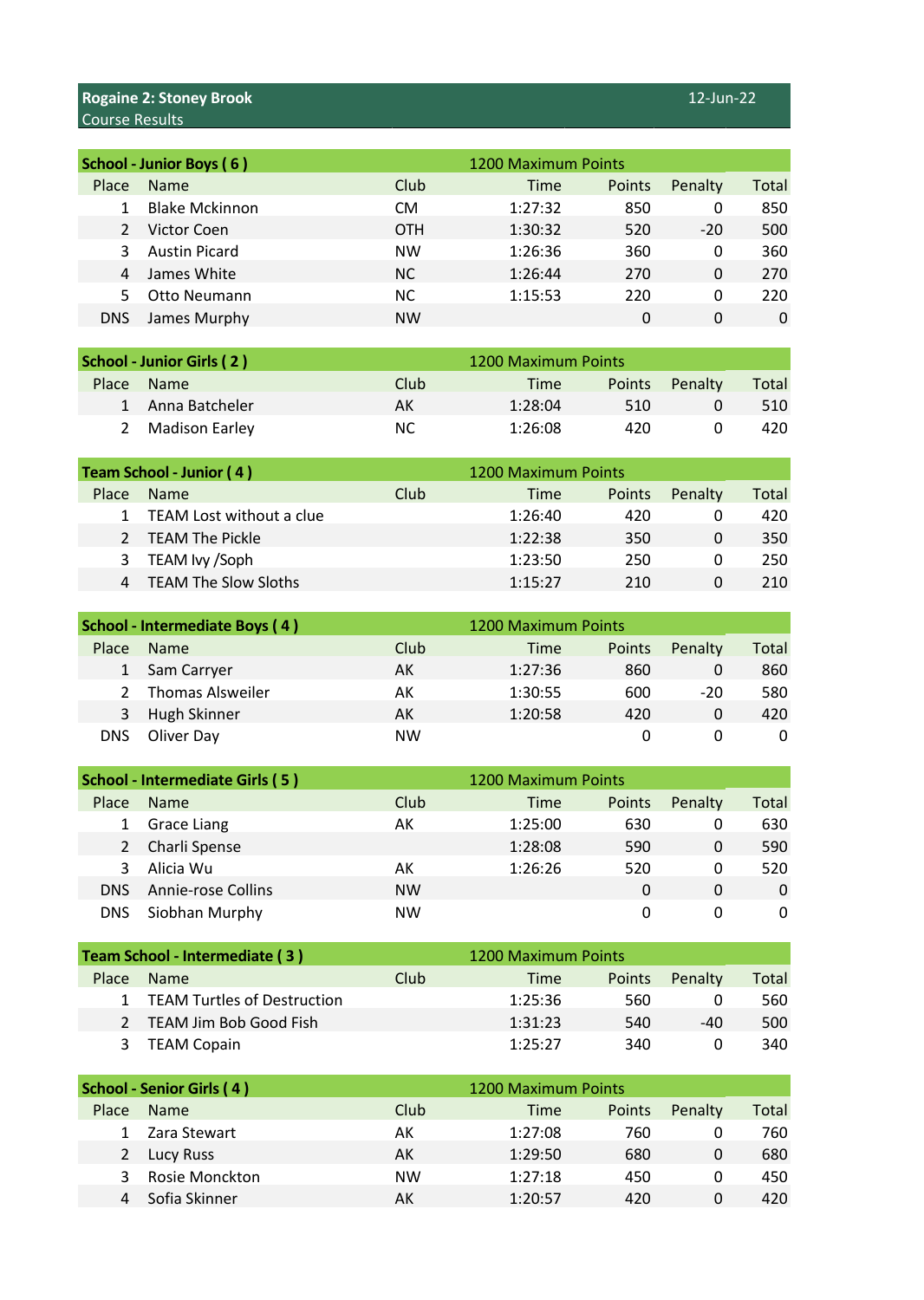| Men 20 and under (2) |                   |      | 1200 Maximum Points |               |         |       |  |
|----------------------|-------------------|------|---------------------|---------------|---------|-------|--|
| Place                | Name              | Club | Time                | <b>Points</b> | Penalty | Total |  |
|                      | Michael McCormack | АK   | 1:31:55             | 830           | -40     | 790   |  |
|                      | Vitali Volkov     | AK   | 1:32:54             | 580           | -60     | 520   |  |

|                | <b>Men - Open (16)</b>   |           | 1200 Maximum Points |               |          |       |
|----------------|--------------------------|-----------|---------------------|---------------|----------|-------|
| Place          | <b>Name</b>              | Club      | Time                | <b>Points</b> | Penalty  | Total |
| 1              | Gene Beveridge           | <b>NW</b> | 1:34:14             | 1200          | $-100$   | 1100  |
| $\overline{2}$ | <b>Duncan Morrison</b>   | AK        | 1:24:44             | 1000          | $\Omega$ | 1000  |
| 3              | Jonty Oram               | AK        | 1:30:34             | 1020          | $-20$    | 1000  |
| 4              | Liam Stolberger          | <b>NW</b> | 1:28:16             | 830           | $\Omega$ | 830   |
| 5              | Daniel Monckton          | <b>NW</b> | 1:29:50             | 830           | 0        | 830   |
| 6              | Sam Walton               |           | 1:34:29             | 880           | $-100$   | 780   |
| 7              | Dariz Mortimer           |           | 1:32:15             | 810           | -60      | 750   |
| 8              | <b>Thomas Stolberger</b> | <b>NW</b> | 1:27:10             | 730           | $\Omega$ | 730   |
| 9              | Matthew Hopper           | <b>NW</b> | 1:33:24             | 620           | -80      | 540   |
| 10             | Oliver Braun             | <b>NW</b> | 1:32:24             | 590           | -60      | 530   |
| 11             | Simon Jager              | AK        | 1:29:09             | 520           | 0        | 520   |
| 12             | Kunal Kumar              | <b>NC</b> | 1:18:43             | 440           | $\Omega$ | 440   |
| 13             | Raj Radhakrishnan        | <b>NC</b> | 1:23:12             | 350           | 0        | 350   |
| 14             | Jonathon White           | <b>NC</b> | 1:26:42             | 270           | 0        | 270   |
| 15             | Jan Mortimer             |           | 1:28:18             | 230           | 0        | 230   |
| <b>DNS</b>     | Alan Scaria              | <b>NC</b> |                     | 0             | 0        | 0     |
|                |                          |           |                     |               |          |       |

|       | Women - Open (7)       |             | 1200 Maximum Points |               |         |       |
|-------|------------------------|-------------|---------------------|---------------|---------|-------|
| Place | <b>Name</b>            | <b>Club</b> | Time                | <b>Points</b> | Penalty | Total |
| 1     | Imogene Scott          | AK          | 1:27:34             | 880           | 0       | 880   |
|       | <b>Emma Carruthers</b> | АK          | 1:29:26             | 700           | 0       | 700   |
| 3     | Molly McGowan          | AK          | 1:28:57             | 690           | 0       | 690   |
| 4     | Tegan Knightbridge     | <b>NW</b>   | 1:28:15             | 590           | 0       | 590   |
| 5     | <b>Emily McCarthy</b>  | <b>NC</b>   | 1:33:50             | 530           | -80     | 450   |
| 6     | Jasmine ZHANG          | AK          | 1:24:19             | 400           | 0       | 400   |
|       | Zoe Karantzas          | AK          | 1:21:44             | 220           | 0       | 220   |

|       | Men's Team (11)                           |           | 1200 Maximum Points |               |          |       |
|-------|-------------------------------------------|-----------|---------------------|---------------|----------|-------|
| Place | <b>Name</b>                               | Club      | Time                | <b>Points</b> | Penalty  | Total |
|       | <b>TEAM Non-functional toenails</b>       |           | 1:29:13             | 780           | 0        | 780   |
|       | <b>TEAM Jacksonz</b>                      |           | 1:29:28             | 680           | 0        | 680   |
| 3     | <b>TEAM WDR</b>                           |           | 1:22:29             | 660           | 0        | 660   |
| 4     | <b>TEAM Flying Kakapo's</b>               |           | 1:30:23             | 640           | $-20$    | 620   |
| 5.    | <b>TEAM Trowsdale</b>                     |           | 1:27:09             | 600           | $\Omega$ | 600   |
| 6     | TEAM Sweastly 2.0                         |           | 1:27:31             | 590           | 0        | 590   |
|       | <b>TEAM Ben and Mack</b>                  |           | 1:23:48             | 490           | $\Omega$ | 490   |
| 8     | <b>TEAM MJ Drama</b>                      |           | 1:20:25             | 470           | 0        | 470   |
| 9     | <b>TEAM Forsyth</b>                       |           | 1:28:28             | 450           | 0        | 450   |
| 10    | <b>TEAM Blakes Team</b>                   |           | 1:17:47             | 290           | 0        | 290   |
|       | <b>TEAM Turtles of Distraction Harris</b> | <b>NW</b> |                     | 0             | 0        | 0     |
|       |                                           |           |                     |               |          |       |

| Men 40 and over $(9)$ |      | 1200 Maximum Points |                |       |
|-----------------------|------|---------------------|----------------|-------|
| Place Name            | Club | Time                | Points Penalty | Total |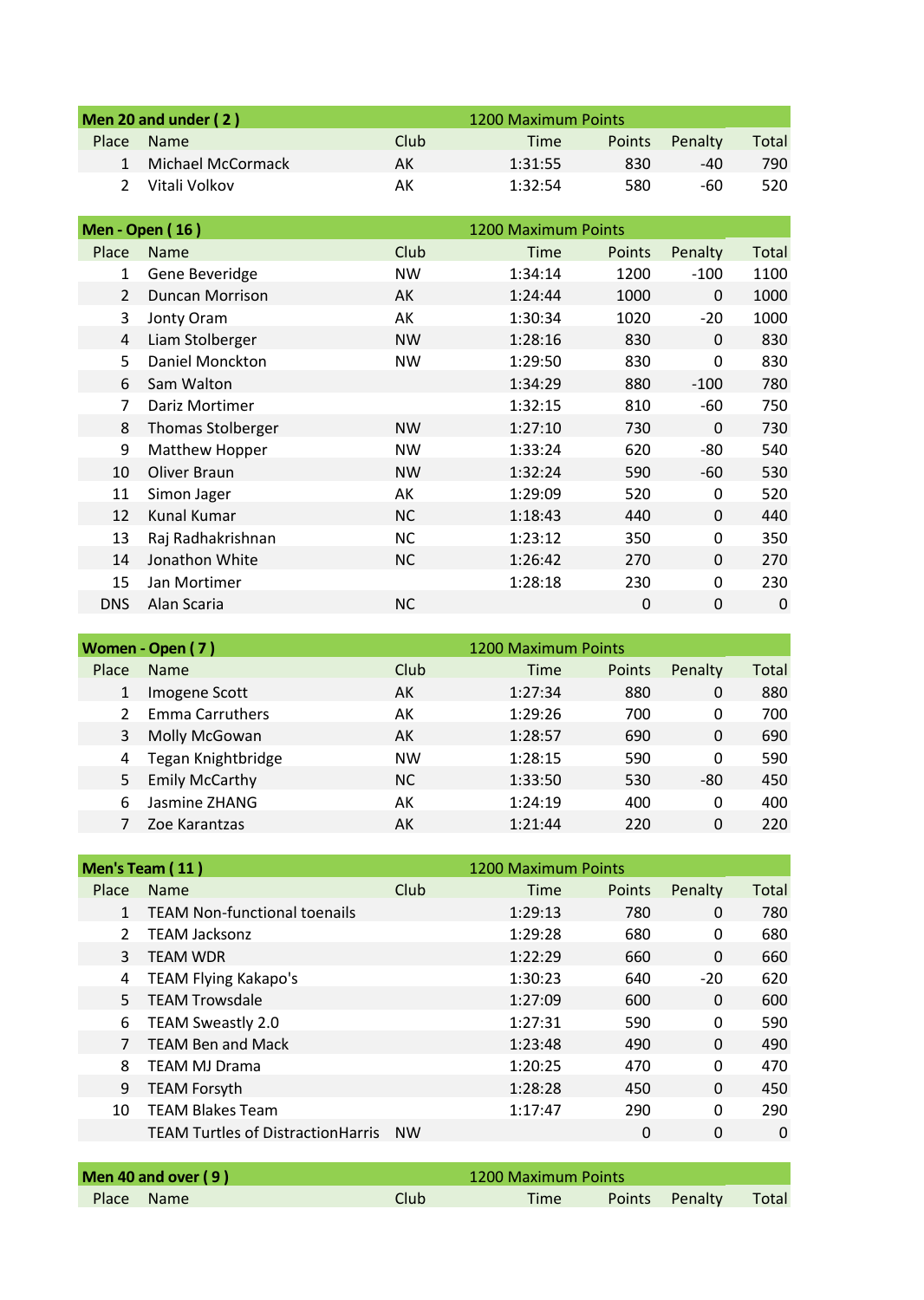| <b>Shaun Collins</b><br>860<br>860<br><b>NW</b><br>1:26:34<br>0<br>Romain Perin<br>NC.<br>680<br>1:27:29<br>680<br>$\Omega$<br>3<br>630<br>Philip Elworthy<br>1:24:29<br>630<br><b>NW</b><br>0<br>4<br>Neill McGowan<br>AK<br>1:27:32<br>610<br>610<br>0<br>1:33:28<br>620<br>-80<br>540<br><b>NW</b><br><b>Bryce Day</b><br>6<br>Adam Barker<br>500<br><b>NW</b><br>1:30:02<br>520<br>$-20$ |
|----------------------------------------------------------------------------------------------------------------------------------------------------------------------------------------------------------------------------------------------------------------------------------------------------------------------------------------------------------------------------------------------|
|                                                                                                                                                                                                                                                                                                                                                                                              |
|                                                                                                                                                                                                                                                                                                                                                                                              |
|                                                                                                                                                                                                                                                                                                                                                                                              |
|                                                                                                                                                                                                                                                                                                                                                                                              |
|                                                                                                                                                                                                                                                                                                                                                                                              |
|                                                                                                                                                                                                                                                                                                                                                                                              |
| 170<br>АK<br>1:17:44<br>170<br>Jamie Munro<br>0<br>8                                                                                                                                                                                                                                                                                                                                         |
| NC.<br><b>Ben Meyer</b><br>0<br>$\Omega$<br><b>DNS</b><br>0                                                                                                                                                                                                                                                                                                                                  |

|                | <b>Women's Team (11)</b>        |             | 1200 Maximum Points |        |          |       |
|----------------|---------------------------------|-------------|---------------------|--------|----------|-------|
| Place          | <b>Name</b>                     | <b>Club</b> | Time                | Points | Penalty  | Total |
| $\mathbf{1}$   | <b>TEAM Team DKNZ</b>           |             | 1:23:32             | 560    | 0        | 560   |
| $\overline{2}$ | <b>TEAM Oratia Wonder Women</b> |             | 1:23:56             | 500    | 0        | 500   |
| 3              | <b>TEAM Mudcake forever</b>     |             | 1:28:10             | 480    | 0        | 480   |
| 4              | TEAM The Bio Time Bombs         |             | 1:28:57             | 460    | 0        | 460   |
| 5.             | <b>TEAM Runaway Mums</b>        |             | 1:25:38             | 430    | 0        | 430   |
| 6              | <b>TEAM Les femmes</b>          |             | 1:27:03             | 420    | 0        | 420   |
| 7              | <b>TEAM Wandering Women</b>     |             | 1:22:54             | 390    | $\Omega$ | 390   |
| 8              | <b>TEAM Annika</b>              |             | 1:27:18             | 330    | $\Omega$ | 330   |
| 9              | TEAM Call me a cab              |             | 1:24:18             | 250    | 0        | 250   |
| 10             | <b>TEAM Bob</b>                 |             | 1:46:52             | 280    | $-340$   | 0     |
| <b>DNS</b>     | TEAM ZYQ                        |             |                     | 0      | 0        | 0     |
|                |                                 |             |                     |        |          |       |

|                | Mixed Team (31)                 |      | 1200 Maximum Points |        |             |       |
|----------------|---------------------------------|------|---------------------|--------|-------------|-------|
| Place          | <b>Name</b>                     | Club | Time                | Points | Penalty     | Total |
| $\mathbf{1}$   | <b>TEAM The Bells</b>           |      | 1:30:08             | 650    | $-20$       | 630   |
| $\overline{2}$ | <b>TEAM The Sweasty boys</b>    |      | 1:28:25             | 590    | $\pmb{0}$   | 590   |
| 3              | TEAM We're coming               |      | 1:24:35             | 540    | 0           | 540   |
| 4              | <b>TEAM ET Phone Home</b>       |      | 1:24:08             | 480    | 0           | 480   |
| 5              | <b>Team BSG</b>                 |      | 1:25:23             | 480    | 0           | 480   |
| 6              | <b>TEAM Mollys Mob</b>          |      | 1:29:12             | 480    | $\mathbf 0$ | 480   |
| $\overline{7}$ | <b>TEAM Griffs</b>              |      | 1:29:58             | 470    | $\mathbf 0$ | 470   |
| 8              | <b>TEAM Hopkins</b>             |      | 1:28:41             | 460    | 0           | 460   |
| 9              | <b>TEAM White Falcons</b>       |      | 1:20:34             | 450    | $\pmb{0}$   | 450   |
| 10             | <b>TEAM Les enfants</b>         |      | 1:21:22             | 450    | $\pmb{0}$   | 450   |
| 11             | <b>TEAM Cat's whiskers</b>      |      | 1:27:58             | 450    | $\mathbf 0$ | 450   |
| 12             | <b>TEAM Team McLean</b>         |      | 1:22:19             | 440    | 0           | 440   |
| 13             | TEAM Hippity; hoppity; skippity |      | 1:23:27             | 390    | $\pmb{0}$   | 390   |
| 14             | <b>TEAM Quad squad</b>          |      | 1:18:19             | 380    | 0           | 380   |
| 15             | <b>TEAM Tony's Team</b>         |      | 1:26:36             | 380    | $\pmb{0}$   | 380   |
| 16             | <b>TEAM Alice &amp; Courage</b> |      | 1:25:03             | 340    | 0           | 340   |
| 17             | <b>TEAM Barrys Bees</b>         |      | 1:27:06             | 340    | 0           | 340   |
| 18             | <b>TEAM Team Seuss</b>          |      | 1:29:10             | 320    | 0           | 320   |
| 19             | <b>TEAM Cup Cakes</b>           |      | 1:31:31             | 360    | $-40$       | 320   |
| 20             | <b>TEAM Team Page</b>           |      | 1:26:40             | 310    | $\mathbf 0$ | 310   |
| 21             | <b>TEAM Kiwi runners</b>        |      | 1:28:11             | 310    | 0           | 310   |
| 22             | <b>TEAM X Squad</b>             |      | 1:27:50             | 290    | 0           | 290   |
| 23             | <b>TEAM Emotional Damage!</b>   |      | 1:21:55             | 260    | $\mathbf 0$ | 260   |
| 24             | <b>TEAM Sthill</b>              |      | 1:26:30             | 250    | 0           | 250   |
| 25             | <b>TEAM Winging It</b>          |      | 1:03:24             | 230    | $\pmb{0}$   | 230   |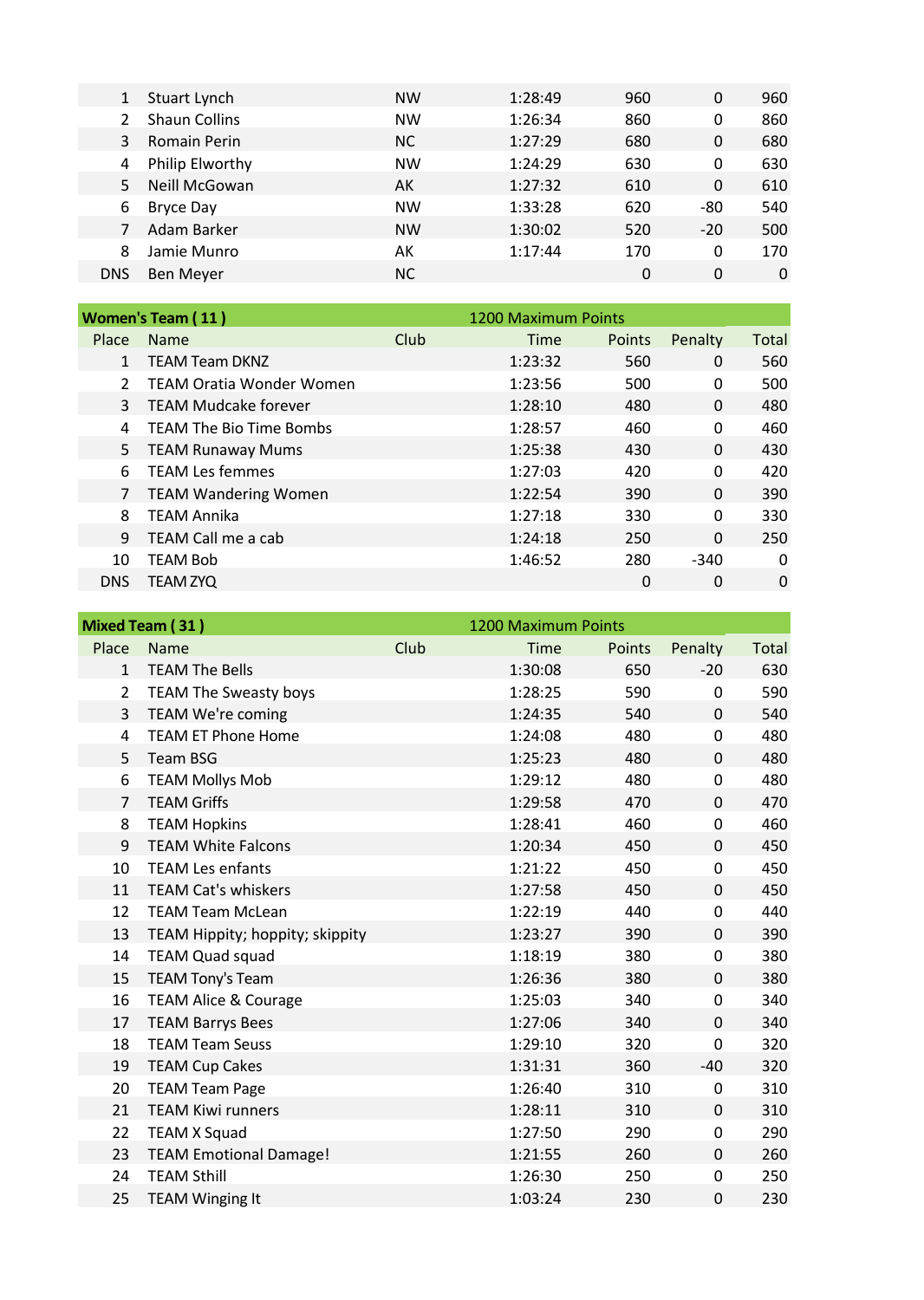| <b>DNS</b> | <b>TEAM Knowles</b>      | 330 |   |
|------------|--------------------------|-----|---|
| <b>DNS</b> | TEAM Last Minute         | 320 | 0 |
| <b>DNS</b> | TEAM Mc-Macs             |     |   |
| DNS        | <b>TEAM Opito Flyers</b> |     | 0 |
| DNS.       | TEAM Speedy TT           |     |   |
| <b>DNS</b> | TEAM Slusarski Ramblers  |     |   |

|              | Women 40 and over (9) |             | 1200 Maximum Points |        |              |       |
|--------------|-----------------------|-------------|---------------------|--------|--------------|-------|
| Place        | <b>Name</b>           | <b>Club</b> | Time                | Points | Penalty      | Total |
| $\mathbf{1}$ | <b>Trudy Ringrose</b> | <b>NW</b>   | 1:22:43             | 560    | 0            | 560   |
|              | Debbie McGowan        | AK          | 1:18:48             | 480    | 0            | 480   |
| 3            | Lesa Lomas            | <b>NW</b>   | 1:24:51             | 400    | 0            | 400   |
| 4            | Tonia Reid            | NC.         | 1:24:52             | 400    | 0            | 400   |
| 5.           | Louisa Currie         | <b>NC</b>   | 1:26:51             | 390    | $\mathbf{0}$ | 390   |
| 6            | Jo Munro              | <b>NW</b>   | 1:07:53             | 330    | 0            | 330   |
| <b>DNS</b>   | Caroline Alsweiler    | AK          |                     | 0      | $\Omega$     | 0     |
| <b>DNS</b>   | Madeleine Collins     | <b>NW</b>   |                     | 0      | 0            | 0     |
| <b>DNS</b>   | Jennifer Davis        | ΝC          |                     | 0      | 0            | 0     |

|                | <b>Men 50 and over (17)</b> |           | 1200 Maximum Points |        |          |             |
|----------------|-----------------------------|-----------|---------------------|--------|----------|-------------|
| Place          | Name                        | Club      | Time                | Points | Penalty  | Total       |
| $\mathbf{1}$   | Mark Lawson                 | <b>NW</b> | 1:29:54             | 890    | 0        | 890         |
| $\overline{2}$ | Dave Crofts                 | AK        | 1:30:17             | 770    | $-20$    | 750         |
| 3              | Darren Gosse                | <b>NW</b> | 1:28:00             | 710    | 0        | 710         |
| 4              | David Stewart               | AK        | 1:27:25             | 680    | 0        | 680         |
| 5              | <b>Adrian Pike</b>          | <b>NW</b> | 1:26:29             | 670    | 0        | 670         |
| 6              | <b>Marcus Graney</b>        | AK        | 1:27:08             | 590    | 0        | 590         |
| 7              | <b>Richard Everitt</b>      |           | 1:27:10             | 590    | 0        | 590         |
| 8              | Nick Monckton               | <b>NW</b> | 1:28:38             | 590    | 0        | 590         |
| 9              | Martin Wright               | <b>NC</b> | 1:29:56             | 590    | 0        | 590         |
| 10             | <b>Grant McKinnon</b>       | <b>CM</b> | 1:24:59             | 580    | 0        | 580         |
| 11             | <b>Steve Oram</b>           | AK        | 1:29:40             | 560    | 0        | 560         |
| 12             | <b>Phil Skinner</b>         | AK        | 1:28:14             | 540    | 0        | 540         |
| 13             | <b>Andrew Stott</b>         | AK        | 1:25:55             | 520    | $\Omega$ | 520         |
| 14             | James Christie              | <b>NW</b> | 1:26:04             | 400    | 0        | 400         |
| 15             | David Haines                | <b>NW</b> | 1:23:26             | 350    | 0        | 350         |
| 16             | <b>Trevor Carswell</b>      | <b>NW</b> | 1:36:04             | 390    | $-140$   | 250         |
| <b>DNS</b>     | <b>Russell Syme</b>         | AK        |                     | 0      | 0        | $\mathbf 0$ |

| Women 50 and over (11) |                        |           | 1200 Maximum Points |               |              |       |
|------------------------|------------------------|-----------|---------------------|---------------|--------------|-------|
| Place                  | <b>Name</b>            | Club      | <b>Time</b>         | <b>Points</b> | Penalty      | Total |
| 1                      | Marquita Gelderman     | <b>NW</b> | 1:29:24             | 780           | $\Omega$     | 780   |
| 2                      | Cath Heppelthwaite     | <b>NW</b> | 1:30:27             | 690           | $-20$        | 670   |
| 3                      | Leigh Cockerill        | AK        | 1:28:33             | 660           | $\mathbf{0}$ | 660   |
| 4                      | Suzanne Stolberger     | <b>NW</b> | 1:24:32             | 550           | 0            | 550   |
| 5                      | Fiona de Lisle         | <b>NW</b> | 1:21:14             | 440           | $\Omega$     | 440   |
| 6                      | Sarah Stewart          | AK        | 1:25:43             | 430           | 0            | 430   |
| 7                      | Justine Edwards        | <b>CM</b> | 1:31:10             | 450           | $-40$        | 410   |
| 8                      | Robyn Christie         | <b>NW</b> | 1:26:06             | 400           | 0            | 400   |
| 9                      | <b>Alison Carswell</b> | <b>NW</b> | 1:11:44             | 300           | 0            | 300   |
| 10                     | Nancy Riordan          | AK        | 1:26:46             | 270           | 0            | 270   |